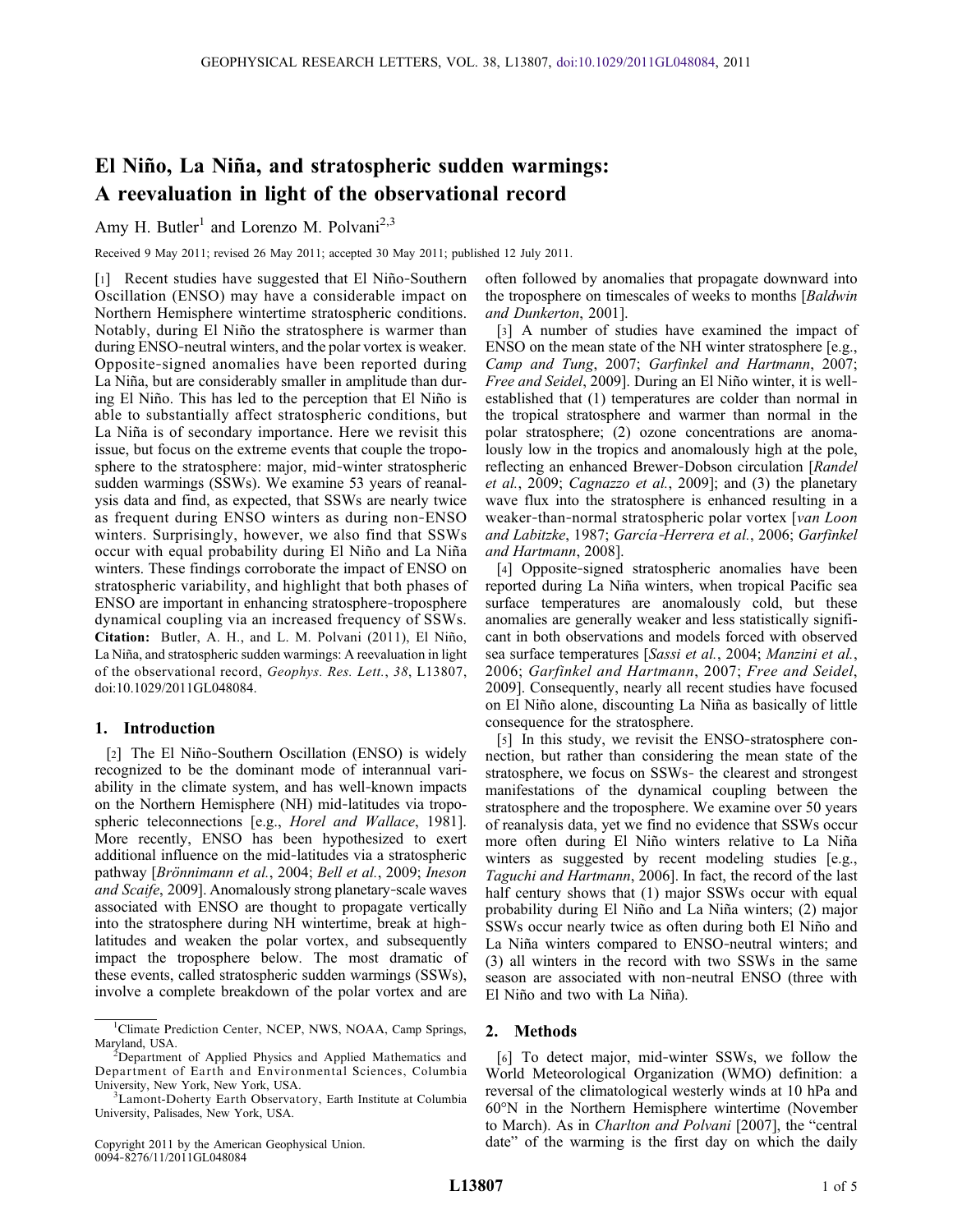Table 1. The SSW Central Dates From the NCEP‐NCAR Reanalysis, 1958–2010, and the ENSO Phase, Denoted as E (El Niño) for Values >0.5°C, L (La Niña) for Values <−0.5°C, or N (Neutral) for Absolute Values  $\leq$  = 0.5 $^{\circ}$ C<sup>a</sup>

| <b>SSW Central Date</b> | <b>ENSO Phase</b> |  |
|-------------------------|-------------------|--|
| $30$ -Jan-58            | E                 |  |
| $30-Nov-58$             | N                 |  |
| $16$ -Jan- $60$         | N                 |  |
| 23-Mar-65               | L                 |  |
| 8-Dec-65                | E                 |  |
| 24-Feb-66               | E                 |  |
| $8 - Jan - 68$          | L                 |  |
| $27-Nov-68$             | E                 |  |
| 13-Mar-69               | E                 |  |
| $2-Jan-70$              | E                 |  |
| $17 - Jan-71$           | L                 |  |
| $20-Mar-71$             | L                 |  |
| $2-Feb-73$              | E                 |  |
| 22-Feb-79               | N                 |  |
| $29$ -Feb-80            | N                 |  |
| $4-Dec-81$              | N                 |  |
| 24-Feb-84               | L                 |  |
| $2-Jan-85$              | L                 |  |
| $23 - Jan-87$           | E                 |  |
| 8-Dec-87                | E                 |  |
| 14-Mar-88               | E                 |  |
| 22-Feb-89               | L                 |  |
| 15-Dec-98               | L                 |  |
| 25-Feb-99               | L                 |  |
| $20-Mar-00$             | L                 |  |
| $11-Feb-01$             | L                 |  |
| $2-Jan-02$              | N                 |  |
| $18$ -Jan-03            | E                 |  |
| $7-Jan-04$              | N                 |  |
| $21$ -Jan-06            | L                 |  |
| 24-Feb-07               | E                 |  |
| $22$ -Feb-08            | L                 |  |
| $24-Jan-09$             | L                 |  |
| $9-Feb-10$              | E                 |  |

a Bold rows highlight winters with two warmings.

zonal wind at 10 hPa and 60°N is easterly, and no day within 20 consecutive days following the central date can be defined as an independent SSW. Cases where the zonal winds are easterly and do not return to westerly for at least 10 consecutive days before April 30th are considered final warmings and are not included. In this study, we analyze daily winds and temperatures from the National Center for Environmental Prediction‐National Center for Atmospheric Research (NCEP-NCAR) reanalysis [Kistler et al., 2001], over the period 1958–2010.

[7] For the ENSO index, we use the Niño-3.4 time series from the NCEP Climate Prediction Center, calculated as sea surface temperature anomalies (base period 1971–2000) over the region 5°S–5°N and 170°–120°W, from 1958– 2010. Unless otherwise specified, we define the phase of ENSO "winters" by the five-month average (November– March) of the Niño-3.4 index. We choose the five-month average because (a) these are the months when SSWs occur in the Northern Hemisphere and when ENSO events tend to peak in amplitude; (b) a given phase of the ENSO tends to persist throughout the winter season; and (c) ENSO events that peak in early winter in the tropics may have impacts in the extratropics that persist through late winter, even if the amplitude of the event weakens by March. The key results are robust to changes in this definition (i.e., using three‐ month averages or monthly-mean values of the index

instead). In terms of a threshold, El Niño winters are defined as the NDJFM‐mean index greater than 0.5°C; La Niña as the NDJFM‐mean index less than −0.5°C; and all other winters as ENSO‐neutral.

### 3. Results

[8] Over the period 1958–2010, a total of 34 major midwinter SSWs were identified in the NCEP-NCAR reanalysis, listed in Table 1 (first column) together with the corresponding ENSO phase (Table 1, second column). Note that all events prior to 2003 are identical to the ones reported by Charlton and Polvani [2007, Table 1], which is extended to the year 2010 here. Of these 34 events, only 7 occur during ENSO‐neutral winters, confirming the widely held belief that ENSO enhances stratospheric variability. Of the remaining 27, however, only 13 have occurred during El Niño winters; the other 14 have occurred during La Niña winters. This is the key finding of our study: that SSWs are as common during La Niña events as they are during El Niño events. This finding does not significantly change if SSWs are examined in the European Centre for Medium‐ Range Weather Forecasts (ECMWF) ERA‐40/ERA‐interim reanalysis [*Uppala et al.*, 2005]: in that case, from 1958– 2010, out of 37 total warmings, there are 15 SSWs during El Niño winters, 14 SSWs during La Niña winters, and 8 SSWs during ENSO‐neutral winters.

[9] In rare instances, two SSWs have occurred in the same winter (a "double warming"); these are emphasized in bold font in Table 1. Of the 5 double warming winters from 1958–2010, not one has occurred during an ENSO‐neutral winter. In fact, 3 have occurred during El Niño winters and 2 during La Niña winters, further confirming the key point of our study, that SSWs occur more often during both El Niño and La Niña winters.

[10] These results are presented graphically in Figure 1, illustrating the Niño‐3.4 anomaly time series (black line). The shading highlights ENSO‐neutral conditions, and the colored stars indicate the occurrence of SSWs and are placed



Figure 1. The Niño 3.4 monthly time series and markers showing the time of observed SSW events. Markers are placed at an arbitrary  $+2$  if the SSW occurs during an El Niño winter, −2 if during a La Niña winter, and 0 if during a neutral winter. Blue markers indicate two SSWs in one winter. Grey shading indicates the ENSO-neutral range.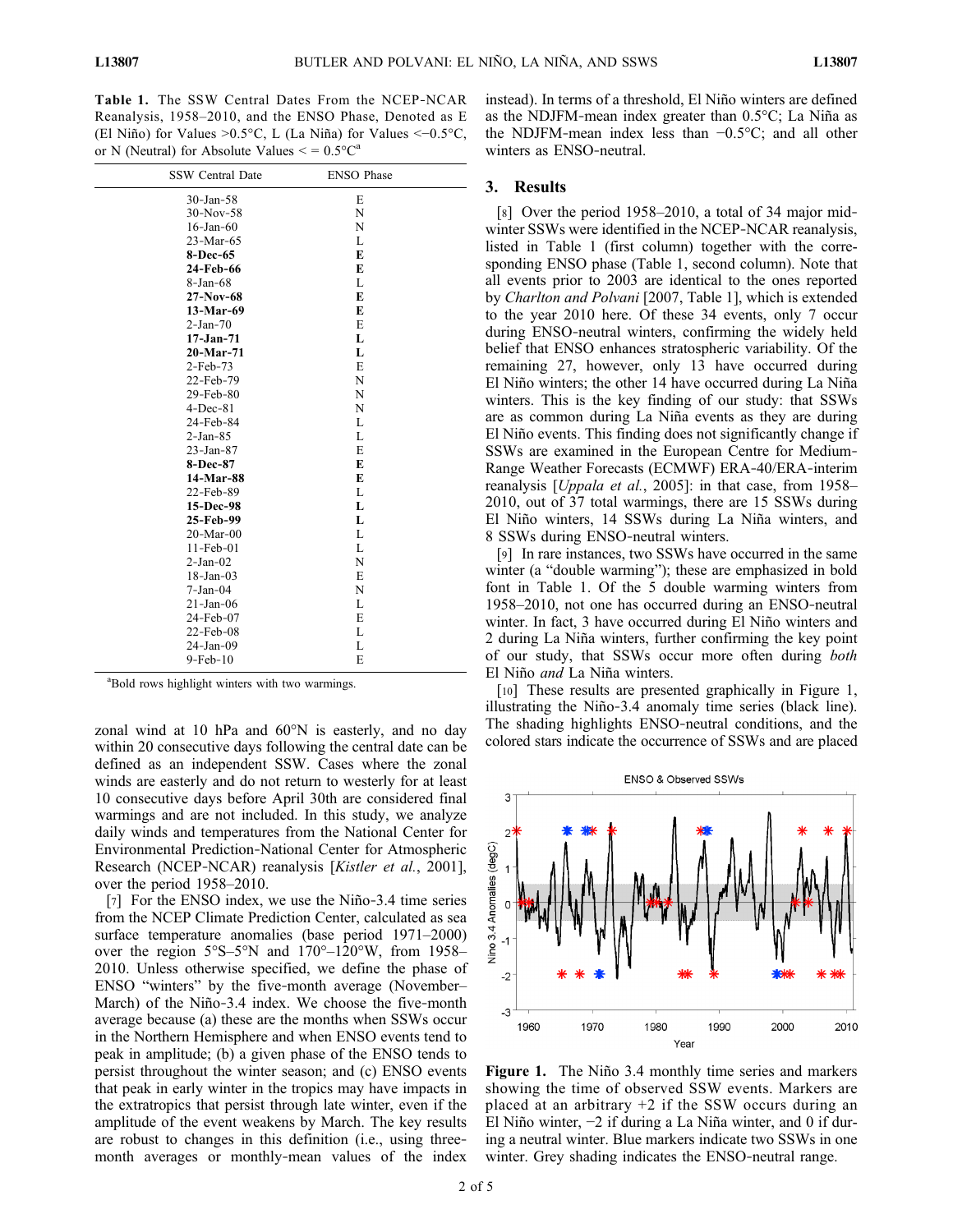| Table 2a. SSWs for El Niño, La Niña, ENSO-Neutral, and All Winters (Defined by the NDJFM-Mean) <sup>a</sup> |  |  |  |
|-------------------------------------------------------------------------------------------------------------|--|--|--|
|                                                                                                             |  |  |  |

|         |                      | 1958-2010         |                           |                      |                   |                           |
|---------|----------------------|-------------------|---------------------------|----------------------|-------------------|---------------------------|
|         | Number<br>of Winters | Number<br>of SSWs | <b>SSWs</b><br>per Winter | Number<br>of Winters | Number<br>of SSWs | <b>SSWs</b><br>per Winter |
| El Niño | 18                   |                   | 0.72                      | 10                   |                   | 0.60                      |
| La Niña | 18                   | 14                | 0.78                      | 10                   | 10                | 1.0                       |
| Neutral |                      |                   | 0.41                      | 12                   |                   | 0.42                      |
| All     |                      | 34                | 0.64                      | 32                   | 21                | 0.66                      |

a The number of winters from 1958–2010 (first column), the number of observed SSWs (second column), the observed frequency of SSWs from 1958– 2010 (second column divided by first column); the number of winters from 1979–2010 (fourth column), the number of observed SSWs (fifth column), and the observed frequency of SSWs from 1979–2010 (fifth column divided by fourth column). The 18 El Niño winters are 1957/58, 1963/64, 1965/66, 1968/ 69, 1969/70, 1972/73, 1976/77, 1977/78, 1982/83, 1986/87, 1987/88, 1991/92, 1994/95, 1997/98, 2002/03, 2004/05, 2006/07, and 2009/10. The 18 La Niña winters are 1962/63, 1964/65, 1967/68, 1970/71, 1971/72, 1973/74, 1974/75, 1975/76, 1983/84, 1984/85, 1988/89, 1995/96, 1998/99, 1999/ 2000, 2000/01, 2005/06, 2007/08, and 2008/09. There are 17 remaining ENSO‐neutral winters.

on the ordinate axis with the sign reflecting whether they occur during an El Niño, ENSO‐neutral, or La Niña winter, respectively. It is clear from Figure 1 that SSWs occur with nearly equal frequency during El Niño and La Niña winters, and that they are relatively rare during ENSO‐neutral winters. Note the existence of periods with very few SSWs, such as the mid-1970's and most of the 1990's [Pawson and Naujokat, 1999]. Note also that some of the largest El Niño events (notably 1982/83 and 1997/98) did not generate accompanying SSWs.

[11] One might wonder if the surprising number of SSWs in La Niña winters might be a simple consequence of the occurrence of more winters in the negative ENSO phase. This is not the case, as summarized in Table 2a. Using a threshold value of  $\pm 0.5^{\circ}$ C to define ENSO phases, one finds an equal number of La Niña winters and El Niño winters (18) over the 53‐year observational record, as well as 17 ENSO‐ neutral winters (Table 2a, first column). We calculate the frequency of SSWs per winter in each phase (Table 2a, third column) as the number of SSWs in each ENSO phase (Table 2a, 2nd column) divided by the total number of winters in each ENSO phase (double warmings are included here, so the frequency per year could be greater than 1). The observed SSW frequency during La Niña winters (0.78 yr−<sup>1</sup> ) is slightly higher though not significantly different than during El Niño winters  $(0.72 \text{ yr}^{-1})$ . In addition, the frequency during both El Niño and La Niña winters is nearly double the frequency during neutral winters  $(0.41 \text{ yr}^{-1})$ . Using a Monte Carlo test to count SSWs in 10,000 random subsamples of winters equal to the number of respective El Niño/La Niña and neutral winters, the probability that this difference in SSW frequency exists by chance is found to be  $p < 0.1$ .

[12] To test whether the pre-satellite era data might be skewing the results, we consider only the period 1979–2010 (shown in the fourth through sixth columns of Table 2a): in that case one also finds a much higher frequency of SSWs

Table 2b. Observed Frequencies per Winter of SSWs During El Nino, La Nina, and ENSO‐Neutral Winters, Depending on Threshold Definition of the ENSO Phase, for 1958–2010

| <b>SSW</b> | Threshold | Threshold       | Threshold       | Threshold |
|------------|-----------|-----------------|-----------------|-----------|
| Frequency  | $0.4$ °C  | $0.5^{\circ}$ C | $0.6^{\circ}$ C | $0.7$ °C  |
| El Niño    | 0.76      | 0.72            | 0.75            | 0.86      |
| La Niña    | 0.67      | 0.78            | 0.81            | 0.83      |
| Neutral    | 0.36      | 0.41            | 0.43            | 0.44      |



Figure 2. (top) Total number of observed SSWs from 1958–2010, as a function of month. (bottom) Number of observed SSWs during El Niño winters (grey) and La Niña winters (black), as a function of month.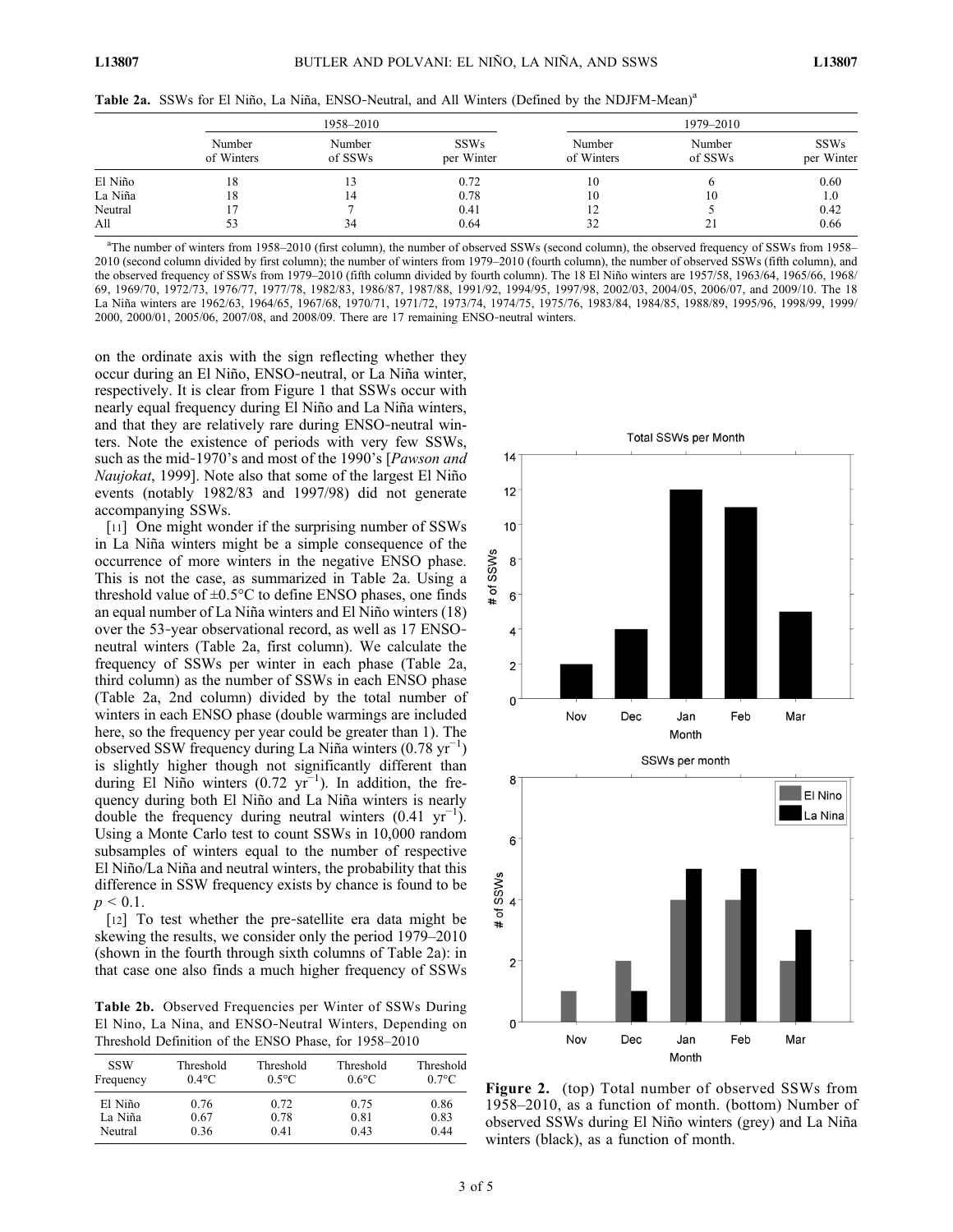

Figure 3. Scatterplot of the standardized DJF Niño 3.4 index and the 60–90°N DJF temperature anomalies at 10 hPa. Winters with one warming are indicated by black circles; winters with more than one warming are indicated by black triangles; winters with no warmings are indicated by grey crosses. The dashed line is the linear regression fit of the DJF ENSO index to the temperature anomalies for all winters.

during El Niño (0.60 yr<sup>-1</sup>) and La Niña (1.0 yr<sup>-1</sup>) winters than during ENSO‐neutral winters (0.42 yr−<sup>1</sup> ). The likelihood that the observed SSW frequency difference between La Niña and neutral winters for this period exists by chance is  $p < 0.05$ , again using a Monte Carlo test. In addition, we note that from 1979–2010, there has been at least one SSW during every La Niña winter except for 1995/1996. Compare this distribution to the time period 1958–1979, in which only 4 SSWs occurred in 8 La Niña winters (0.50  $yr^{-1}$ ). This difference may be due to data improvement after 1979, to actual trends associated with climate change, to unforced decadal variability, or more likely, to the relatively small sample size of the data, particularly when subdivided.

[13] We also tested the robustness of the SSW frequency as a function of the ENSO phase to different threshold definitions of the NDJFM‐mean ENSO index, ranging from 0.4°C to 0.7°C (Table 2b). As the threshold increases, more events are classified as ENSO‐neutral and fewer as El Niño or La Niña. Surprisingly, the frequencies change little as the threshold value increases; in all cases, the SSW frequency during both El Niño and La Niña is approximately double the frequency during ENSO‐neutral. This robustness implies that most warmings occur during significant (either in amplitude or duration) El Niño and La Niña events, so that the number of SSWs in each of these phases only decreases slightly as the threshold increases.

[14] Finally, we report a slight difference in the timing of SSWs during El Niño versus La Niña winters. Figure 2 (top) shows the total number of SSWs in each month over the period 1958–2010: as shown by Charlton and Polvani [2007], the total number of SSWs peaks in January and February, with only 2 SSWs recorded in November. Figure 2 (bottom) shows the number of SSWs in each month for El Niño (grey bars) and La Niña (black bars) winters: visual inspection of Figure 2 (bottom) suggests that SSWs may occur earlier (Nov/Dec) during El Niño winters relative to La Niña winters, though we hasten to add that sample sizes are very small. Overall, the timing of SSWs during both El Niño and La Niña winters is similar.

### 4. Discussion

[15] A few caveats pertain to the above analysis. First we acknowledge that the observational record is relatively short and that SSWs are extreme events: hence the statistical connection of SSWs to ENSO may be more difficult to establish than for the seasonal‐mean state of the stratosphere in relation to ENSO. Nonetheless, we contend that Figure 1, by itself, is visually compelling. Second, we recognize that other external factors, notably the Quasi‐Biennial Oscillation (QBO), are likely to have a significant influence on the frequency of SSWs [van Loon and Labitzke, 1987]. For instance, we find a higher frequency of SSWs during the easterly phase of the QBO, irrespective of ENSO phase (not shown). Also, we note that four out of five double warmings occur when the wintertime‐mean QBO at 50 hPa is in its easterly phase. It is conceivable that the solar cycle, surface boundary conditions, or other factors may also impact the frequency of SSWs.

[16] Nonetheless, we find a near doubling of the frequency of SSWs during both El Niño and La Niña winters relative to ENSO‐neutral winters in the 53‐year observational record: this is a very large signal, and unlikely to be a statistical artifact. We also find no evidence that SSWs occur more frequently during El Niño winters than La Niña winters as reported by recent modeling studies [e.g., *Taguchi* and Hartmann, 2006]. Further analysis is warranted to understand this discrepancy, but the fact that many models are unable to simulate the correct frequency of major warmings, as defined by the WMO in terms of wind reversal at 10 hPa, may play a role. Our observational analysis strongly suggests both phases of ENSO are linked to an increased frequency of SSWs.

[17] Previous observational studies have established that El Niño winters are associated with a warm anomaly in the NH polar stratosphere [e.g., van Loon and Labitzke, 1987; Garfinkel and Hartmann, 2007; Free and Seidel, 2009], with an opposite though weaker effect during La Niña winters. To the degree that SSWs correspond to increases in stratospheric temperatures, one might naively guess that El Niño winters would be associated with more frequent SSWs, and La Niña winters with less frequent SSWs. This line of reasoning is shown to be erroneous in Figure 3, which illustrates the relationship between the December– January–February (DJF) ENSO and polar cap (60–90°N) temperature anomalies at 10 hPa. While the correlation between the seasonal‐mean polar cap temperatures and ENSO is statistically significant (>95% using a two-tailed t-test, with  $r = 0.44$ ), this relationship tells us nothing about the occurrence of SSWs (indicated by black markers, with black triangles indicating double warmings; the mean difference in temperature anomaly between winters with and without SSWs is not statistically significant). In other words, while SSWs temporarily increase temperatures on subseasonal timescales, the corresponding winters can nonetheless experience colder‐than‐normal temperatures in the seasonal‐mean.